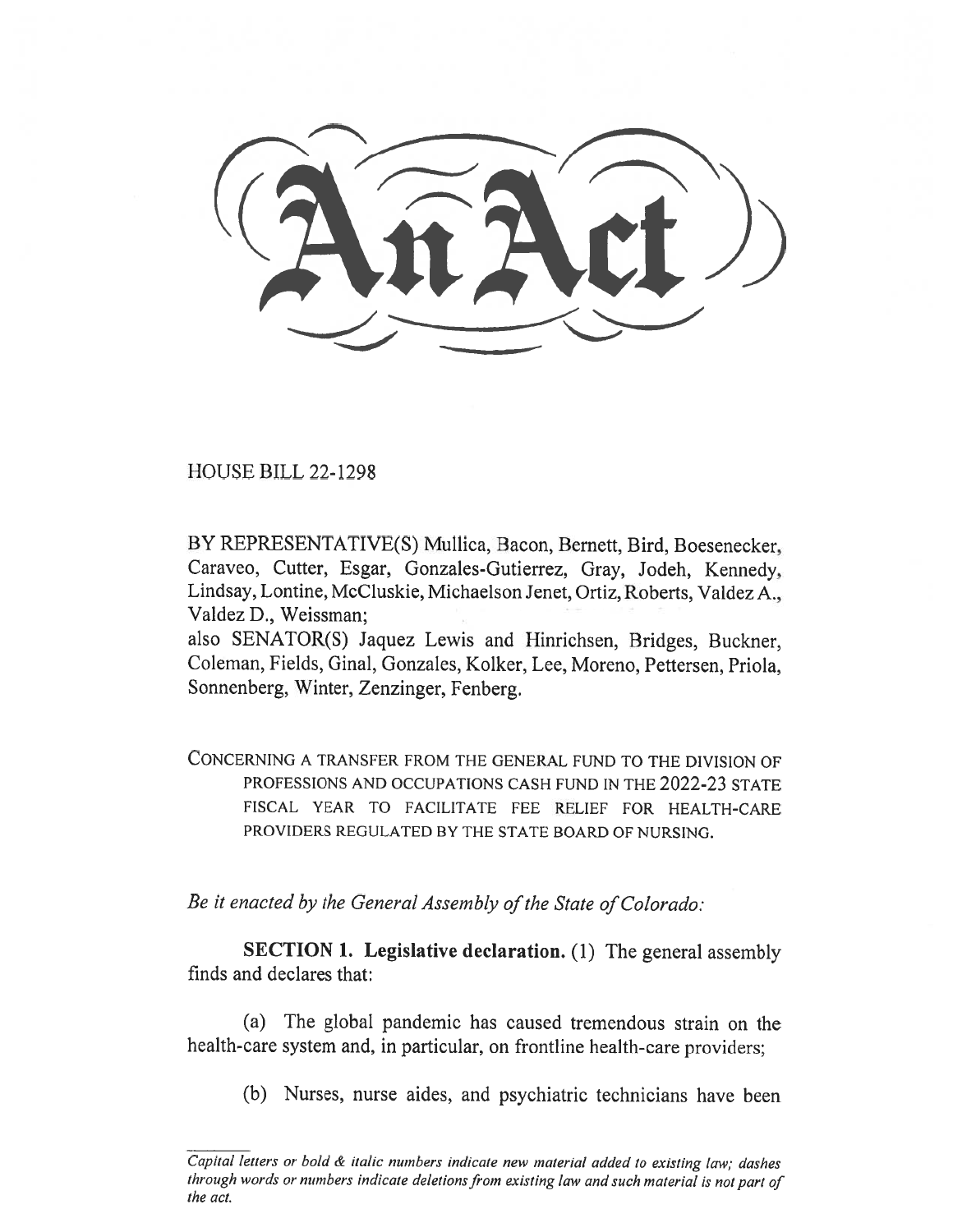especially hard hit as they are the primary providers of direct care and services in hospitals, nursing care facilities, assisted living residences, and mental health facilities, all of which have experienced significant challenges throughout the pandemic, from above-capacity patient levels to frequent exposure to COVID-19; and

(c) Due to these tremendous challenges, many of these critical health-care providers are leaving the field or struggling to remain in their jobs, given the stressful work environments.

(2) In recognition ofthe incredible services these critical health-care providers have delivered throughout the pandemic and of the selfless sacrifices they have made, it is the intent of the general assembly to provide licensure and certification fee relief for nurses, nurse aides, and psychiatric technicians.

SECTION 2. In Colorado Revised Statutes, 12-20-105, add (7) as follows:

12-20-105. Fee adjustments - division of professions and occupations cash fund created - legal defense account created - general fund transfer - definition - repeal.  $(7)$  (a) ON JULY 1, 2022, THE STATE TREASURER SHALL TRANSFER ELEVEN MILLION SEVEN HUNDRED TWENTY THOUSAND TWO HUNDRED SEVENTY-EIGHT DOLLARS FROM THE GENERAL FUND TO THE DIVISION OF PROFESSIONS AND OCCUPATIONS CASH FUND. THE MONEY TRANSFERRED PURSUANT TO THIS SUBSECTION (7)(a) IS NOT SUBJECT TO ANNUAL APPROPRIATION BY THE GENERAL ASSEMBLY. THE DIVISION SHALL USE THE MONEY TRANSFERRED PURSUANT TO THIS SUBSECTION (7)(a) BEGINNING IN THE 2022-23 STATE FISCAL YEAR AND UNTIL THE AMOUNT IS FULLY EXPENDED TO FUND THE COSTS OF THE STATE BOARD OF NURSING IN ADMINISTERING ARTICLES 255 AND 295 OF THIS TITLE 12.

(b) THIS SUBSECTION (7) IS REPEALED, EFFECTIVE JULY 1, 2025.

SECTION 3. Safety clause. The general assembly hereby finds,